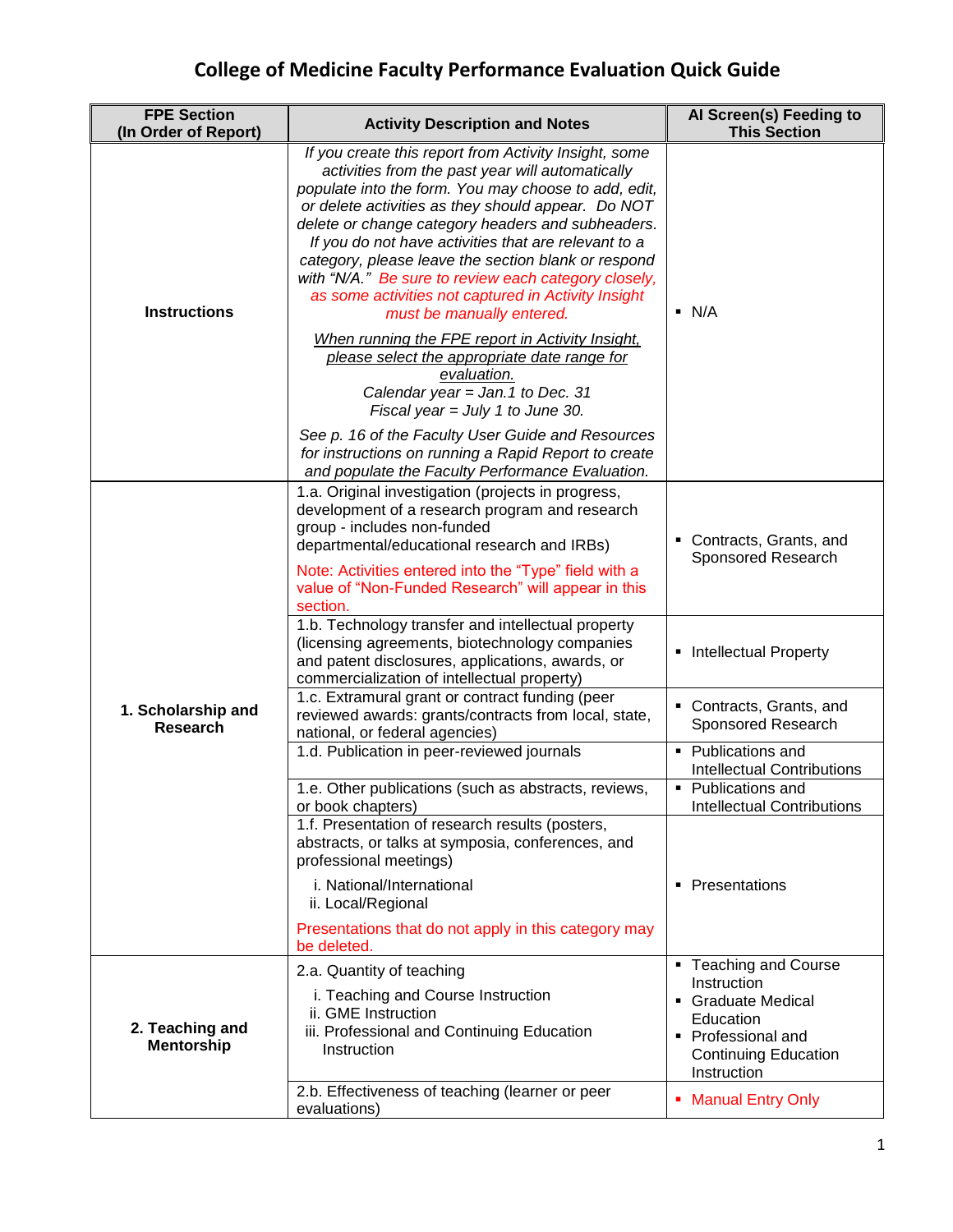## **College of Medicine Faculty Performance Evaluation Quick Guide**

| <b>FPE Section</b><br>(In Order of Report)                                                                               | <b>Activity Description and Notes</b>                 | Al Screen(s) Feeding to<br><b>This Section</b> |
|--------------------------------------------------------------------------------------------------------------------------|-------------------------------------------------------|------------------------------------------------|
|                                                                                                                          | 2.c. Honors and Awards                                |                                                |
|                                                                                                                          | Note: In order for teaching awards to appear in the   | • Honors and Awards                            |
|                                                                                                                          | report, the activity must have "Teaching" selected in |                                                |
|                                                                                                                          | the "Purpose" field in Activity Insight.              |                                                |
|                                                                                                                          | 2.d. Supervising, mentoring, or advising individual   |                                                |
|                                                                                                                          | learners or faculty members                           | • Directed Learning and                        |
|                                                                                                                          | i. Mentoring and Advising                             | Mentorship                                     |
|                                                                                                                          | ii. Graduate or Research Committee Membership         |                                                |
|                                                                                                                          | 2.e. Innovative Teaching Materials                    | • Innovative Teaching<br><b>Materials</b>      |
|                                                                                                                          | 3.a. Clinical/Patient Care                            | • Clinical Service                             |
| <b>3. Clinical Service</b>                                                                                               | 3.b. Clinical Time Commitment/Productivity            | • Manual Entry Only                            |
|                                                                                                                          | 3.c. Quality of Clinical Care (as measured by         | • Manual Entry Only                            |
| Service provided as part<br>of your faculty role within                                                                  | outcomes and patient satisfaction surveys)            |                                                |
|                                                                                                                          | 3.d. Administration and Leadership                    | <b>Clinical Service</b><br>٠                   |
| a clinical setting (OU                                                                                                   | 3.e. Committee Service                                | <b>Clinical Service</b><br>$\blacksquare$      |
| Physicians, OU Medical                                                                                                   | 3.f. Honors and Awards                                |                                                |
| Center, etc.                                                                                                             | Note: In order for clinical awards to appear in the   | • Honors and Awards                            |
|                                                                                                                          | report, the activity must have "Service, Clinical"    |                                                |
|                                                                                                                          | selected in the "Purpose" field in Activity Insight.  |                                                |
| 4. Organizational                                                                                                        | 4.a. Campus/University                                |                                                |
| <b>Service</b>                                                                                                           | i. Administration and Leadership                      | • Organizational Service                       |
|                                                                                                                          | ii. Committee Service                                 |                                                |
| Service provided as part                                                                                                 | 4.b. College of Medicine                              |                                                |
| of your faculty role within                                                                                              | i. Administration and Leadership                      | • Organizational Service                       |
| the University of                                                                                                        | ii. Committee Service                                 |                                                |
| Oklahoma academic                                                                                                        | 4.c. Department                                       |                                                |
| system, including                                                                                                        | i. Administration and Leadership                      | • Organizational Service                       |
| organization<br>administration and                                                                                       | ii. Committee Service                                 |                                                |
| leadership positions and                                                                                                 | 4.d. Division/Section                                 |                                                |
| committee service.                                                                                                       | i. Administration and Leadership                      | • Organizational Service                       |
|                                                                                                                          | ii. Committee Service                                 |                                                |
|                                                                                                                          | 5.a. National/International                           | • Professional Service                         |
| 5. Professional Service<br>Service provided outside<br>of the University of<br>Oklahoma to professional<br>organizations | 5.b. Local/Regional (This may include public          |                                                |
|                                                                                                                          | outreach and community activity performed in your     | • Professional Service                         |
|                                                                                                                          | professional role.)                                   |                                                |
|                                                                                                                          | 5.c. Current Service to Other Academic Institutions   | <b>Professional Service</b><br>٠               |
|                                                                                                                          | 5.d. Editor, Editorial Board, Journal Reviewer        | Editor, Editorial Board,<br>Journal Reviewer   |
|                                                                                                                          | 6.a. Commitment to Excellence                         | <b>Manual Entry Only</b>                       |
|                                                                                                                          | 6.b. Integrity/Organizational Responsibility          | <b>Manual Entry Only</b>                       |
| 6. Professionalism                                                                                                       | 6.c. Respect/Customer Service                         | <b>Manual Entry Only</b><br>٠                  |
|                                                                                                                          | 6.d. Teamwork/Communication/Collegiality              | <b>Manual Entry Only</b><br>٠                  |
|                                                                                                                          | 6.e. Attendance/Punctuality                           | <b>Manual Entry Only</b><br>٠                  |
|                                                                                                                          | a. Please list your administrative title(s).          | Administrative Leadership<br>٠                 |
| Administrative                                                                                                           | b. Provides a clear vision and understands his or     | <b>Manual Entry Only</b>                       |
| Leadership                                                                                                               | her own leadership role.                              | by <b>Supervisor/Chair</b>                     |
| (not scored)                                                                                                             | c. Oversees resources and allocates use               | <b>Manual Entry Only</b><br>٠                  |
|                                                                                                                          | appropriately and consistent with policies.           | by <b>Supervisor/Chair</b>                     |